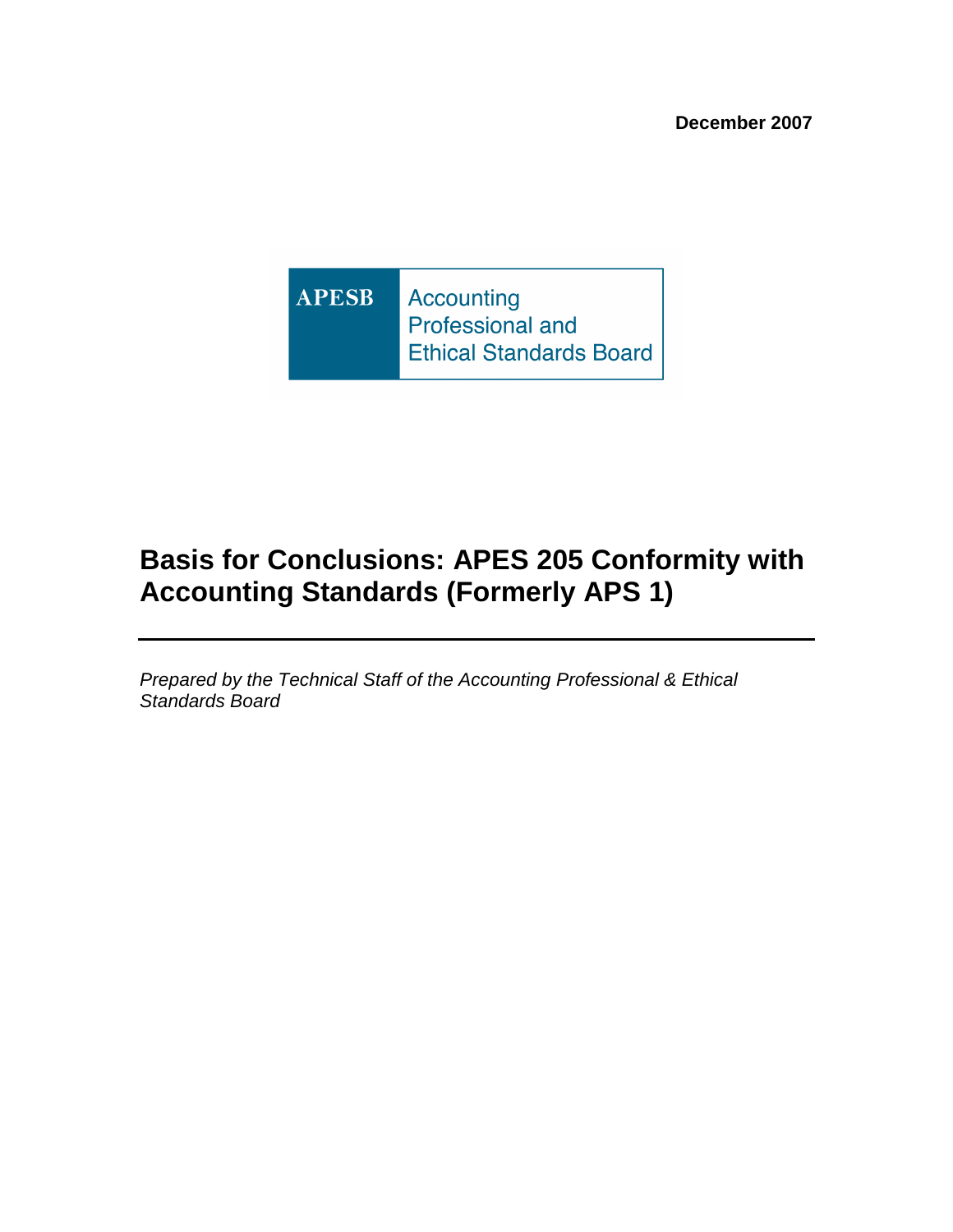## **BASIS FOR CONCLUSIONS:**

## **APES 205 Conformity with Accounting Standards (Formerly APS 1)**

This basis for conclusions has been prepared by technical staff of Accounting Professional & Ethical Standards Board ("APESB"). This document has been reviewed and approved by the Board of APESB and is provided for the benefit of stakeholders to gain an understanding of the background to the development of APES 205. However, the basis for conclusions **does not** form part of APES 205 Conformity with Accounting Standards (Formerly APS1) and is not a substitute for reading the standard.

## **Background**

Accounting Professional & Ethical Standards Board Limited (APESB) proposes to issue the Standard APES 205: Conformity with Accounting Standards. The proposed APES 205 sets out mandatory requirements and guidance for members in respect of the preparation and presentation of general purpose and special purpose financial statements as well as the professional obligations of members in public practice who perform audit or review engagements of financial statements or who compile financial statements.

Key changes in the revision to the former APS 1 are:

- updated to reflect changes in the Australian financial reporting framework that have occurred since June 1995; and
- reference to APES 110 : Code of Ethics for Professional Accountants ("the Code").

APESB issued an exposure draft of the proposed standard in August 2007, with a comment deadline of October 19, 2007. The APESB received submissions from a variety of respondents, including professional accounting bodies, firms and individual members. In response to the comments received, APESB effected a number of changes to ED 05/07 in finalising the text of APES 205. The following summarises the more significant issues raised by respondents, and how APESB addressed them.

## Use of the term Financial Statements (Paragraph 1.4 and 2 Definitions<sup>1</sup>)

APES 205 is concerned with the application of accounting standards in the preparation of general purpose and special purpose financial statements. Given the focus of the standard, it is necessary that terminology be consistent with the accounting standard AASB 101 Presentation of Financial Statements (AASB 101). Recently the Australian Accounting Standards Board reissued AASB 101 which will be applicable to financial periods commencing on or after 1 January 2009. The new AASB 101 refers to "financial statements" whereas the existing AASB 101 refers to "financial reports". Accordingly some respondents suggested

<sup>&</sup>lt;sup>1</sup>Paragraph numbering reflects the numbering in APES 205 and may not reflect ED05/07.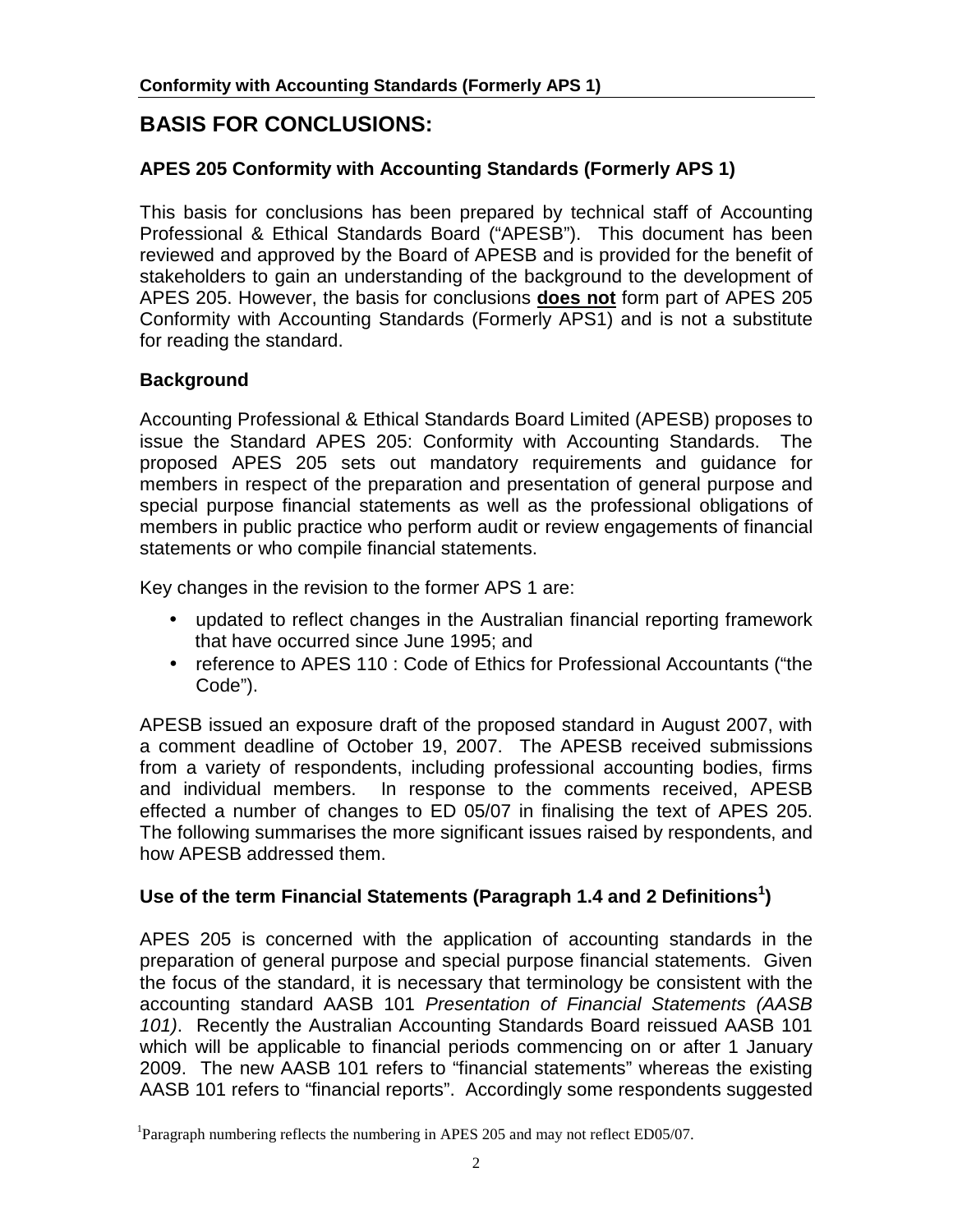that the term "financial reports" (in ED 05/07) should be replaced by "financial statements".

APESB was mindful that Auditing and Assurance Standards and the Corporations Act still refer to "financial reports" in standards and legislation. APESB agreed to amend the terminology in line with the new AASB101 applicable for periods commencing 01 January 2009. APESB also resolved to include in the definition section of APES 205 a statement that for the purposes of APES 205 the terms "financial statement" and "financial report" should be read as being synonymous terms.

### **Responsibilities of Members in respect of the Reporting Entity Concept (Paragraphs 4.1, 4.2 and 4.3)**

The purpose of section 4 of the standard is to stipulate members' responsibilities in terms of the reporting entity concept and also to refer members to appropriate principles and guidance when undertaking financial reporting responsibilities with respect to general purpose and special purpose financial statements. Some respondents were concerned that the location of these paragraphs, could lead to an interpretation that the principle applies only where a member has already decided to prepare general purpose financial statements, rather than situations, for example, where a director of a reporting entity decides to prepare special purpose financial statements.

To improve the clarity of the requirement, "Responsibilities of Members in respect of the Reporting Entity Concept" was placed in a separate section of APES 205.

A number of respondents were also concerned about paragraph 4.1 giving mandatory status to Statement of Accounting Concepts (SACs) and the Framework. This was not the intention of the paragraph as drafted in ED 05/07. The intention of the paragraph was to ensure that members referred to the SACs when identifying whether an entity is a reporting entity. This concern should also be addressed by having a separate section on "Responsibility of Members in respect of the Reporting Entity Concept" as noted above.

## **Compliance with Legislative Requirements (Paragraph 5.3)**

Instances may arise where members are required to comply with relevant legislative requirements which may not be consistent with certain aspects of an accounting standard.

Some respondents were concerned that in the above situation, members should not be seen as being in breach of the standard due to their compliance with relevant legislation and prescribed legal requirements. Paragraph 5.3 of the standard was included to address this concern and provide an alternative for